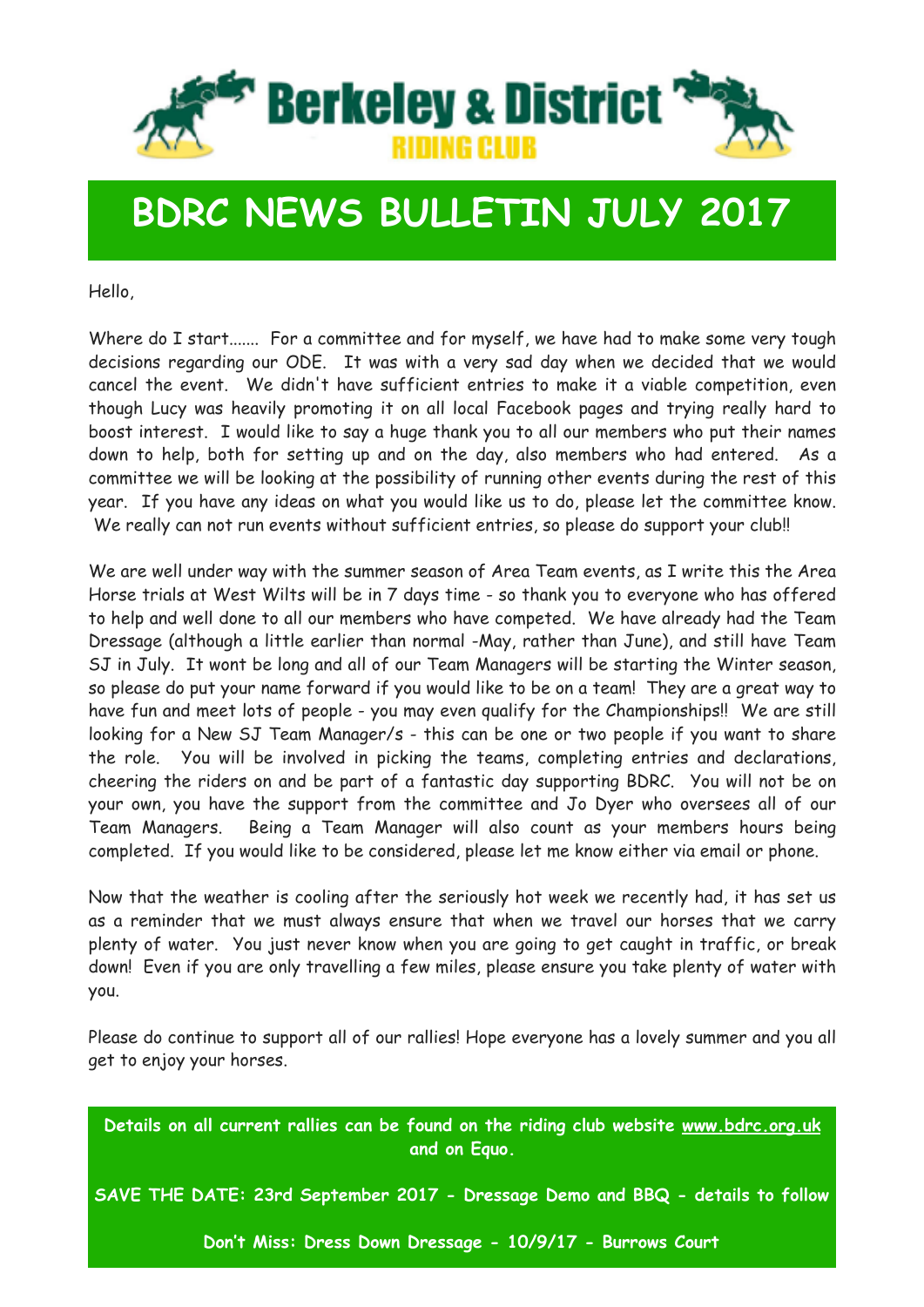#### **DRESSAGE DIVAS**

Congratulations to Laura Nelmes who won both area qualifiers at summerhouse and leyland court (prelim and novice) so qualified individually for both. Laura went to the novice dressage championships at The College Equestrian centre on the 1st April and came 6th! Then the intermediate championship on the 28th April at Bury Farm equestrian centre and came 9th! "Massive thank you to my mum and long suffering daddy! Who always supports and lets me steal his amazing horse too; drives me miles and miles to do a 5 min test  $\ddot{\bullet}$ , and also to Sarah George for lending the lorry so we could sleep over in comfort." Laura Nelmes



# **DAY CAMP JULY 2017**

"Thank you to everyone who attended our lovely day camp. I hope you all had a great time. I would like to say a big thank you to [Nicci Phelps](https://www.facebook.com/nicci.phelps.1?fref=mentions) for her inspiring demo, our wonderful instructors Kate, Caron, Jo and Rachel and our awesome helpers Ros De Ath, [Gill Lawry](https://www.facebook.com/profile.php?id=100013306354879&fref=mentions)  [Mandy Lee](https://www.facebook.com/profile.php?id=100007533552346&fref=mentions) [Claire Miskelly](https://www.facebook.com/claire.miskelly.773?fref=mentions) [Hazel Weyman](https://www.facebook.com/hazel.weyman?fref=mentions) , [Aimée Conlon](https://www.facebook.com/aimeelouiseconlon?fref=mentions), [Cheryl Parfitt.](https://www.facebook.com/cheryl.parfitt?fref=mentions) Cake makers [Jackie](https://www.facebook.com/jackie.hughes.5688?fref=mentions)  [Hughes](https://www.facebook.com/jackie.hughes.5688?fref=mentions), [Mel Tegg](https://www.facebook.com/mel.tegg?fref=mentions)'s mum, [Ann Taylor](https://www.facebook.com/ann.taylor.7547031?fref=mentions) , [Trish Stokoe](https://www.facebook.com/trish.stokoe.3?fref=mentions) and fab lunch maker [Bea Hyde](https://www.facebook.com/bea.harford?fref=mentions). (Sorry if Ive forgotten anyone) Such a great club." Jill McFarland



**Surely this is worth of a caption?! Please send your ideas to [jjackman70@gmail.com](mailto:jjackman70@gmail.com)**

**Free rally to the best caption!**